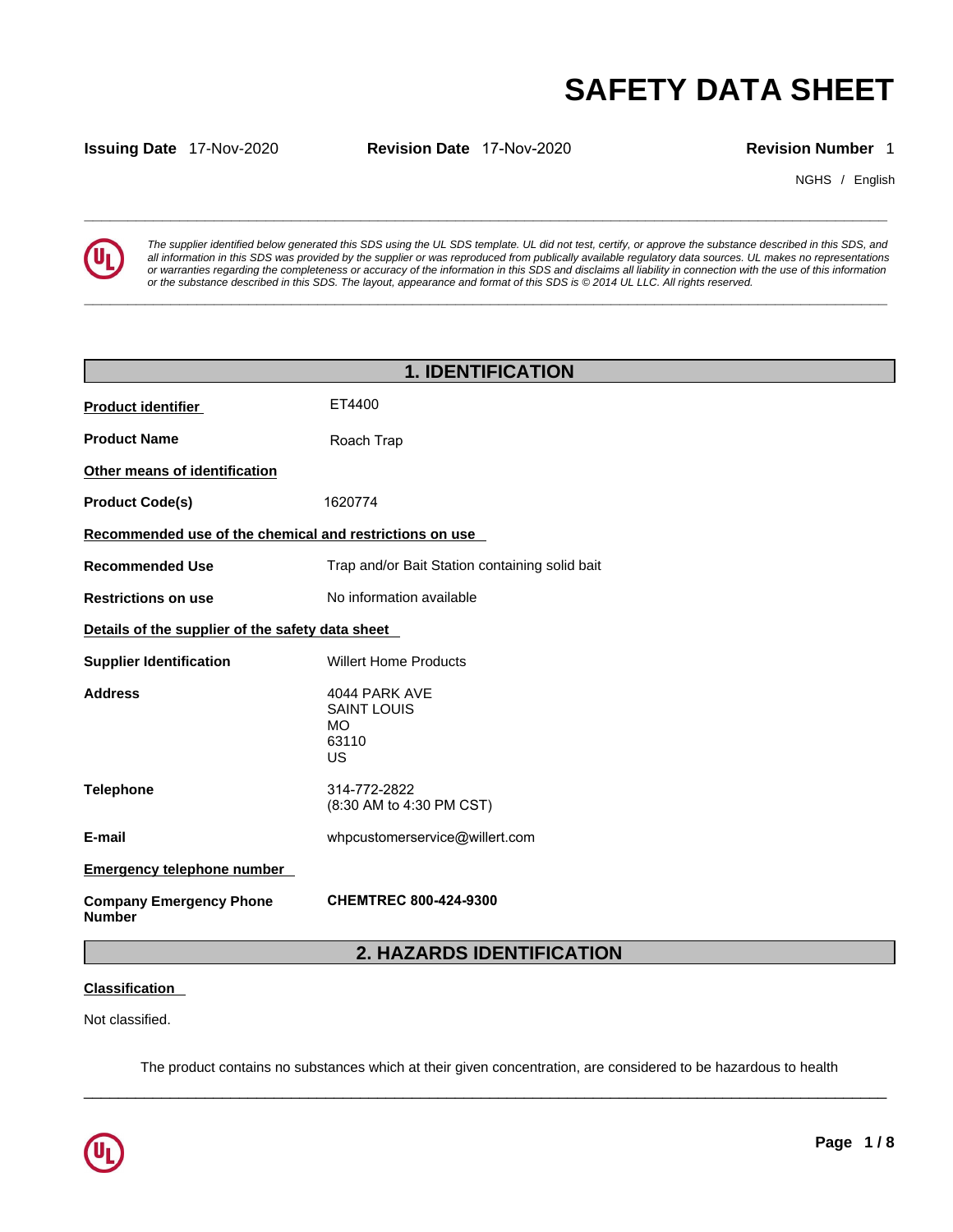**Appearance** Coated (sticky) card stock **Physical state** Paper Solid **Odor** Odorless

**GHS Label elements, including precautionary statements** 

**Hazard statements** 

Not classified.

# **Other information**

Unknown acute toxicity **8.57 %** of the mixture consists of ingredient(s) of unknown toxicity

- 8.57 % of the mixture consists of ingredient(s) of unknown acute oral toxicity
- 8.57 % of the mixture consists of ingredient(s) of unknown acute dermal toxicity

# 8.57 % of the mixture consists of ingredient(s) of unknown toxicity<br>nsists of ingredient(s) of unknown acute oral toxicity<br>nsists of ingredient(s) of unknown acute dermal toxicity<br>issits of ingredient(s) of unknown acute i

 $\_$  ,  $\_$  ,  $\_$  ,  $\_$  ,  $\_$  ,  $\_$  ,  $\_$  ,  $\_$  ,  $\_$  ,  $\_$  ,  $\_$  ,  $\_$  ,  $\_$  ,  $\_$  ,  $\_$  ,  $\_$  ,  $\_$  ,  $\_$  ,  $\_$  ,  $\_$  ,  $\_$  ,  $\_$  ,  $\_$  ,  $\_$  ,  $\_$  ,  $\_$  ,  $\_$  ,  $\_$  ,  $\_$  ,  $\_$  ,  $\_$  ,  $\_$  ,  $\_$  ,  $\_$  ,  $\_$  ,  $\_$  ,  $\_$  ,

### **Substance**

# **Mixture**

# **Description of first aid measures**

| <b>Inhalation</b><br>Eye contact | Remove to fresh air.<br>Rinse thoroughly with plenty of water for at least 15 minutes, lifting lower and upper eyelids. |
|----------------------------------|-------------------------------------------------------------------------------------------------------------------------|
|                                  | Consult a physician.                                                                                                    |
| <b>Skin contact</b>              | Wash skin with soap and water.                                                                                          |
| Ingestion                        | Clean mouth with water and drink afterwards plenty of water.                                                            |
|                                  | Most important symptoms and effects, both acute and delayed                                                             |
| <b>Symptoms</b>                  | No information available.                                                                                               |
|                                  | Indication of any immediate medical attention and special treatment needed                                              |
|                                  |                                                                                                                         |
| Note to physicians               | Treat symptomatically.                                                                                                  |
|                                  |                                                                                                                         |

# $\_$  ,  $\_$  ,  $\_$  ,  $\_$  ,  $\_$  ,  $\_$  ,  $\_$  ,  $\_$  ,  $\_$  ,  $\_$  ,  $\_$  ,  $\_$  ,  $\_$  ,  $\_$  ,  $\_$  ,  $\_$  ,  $\_$  ,  $\_$  ,  $\_$  ,  $\_$  ,  $\_$  ,  $\_$  ,  $\_$  ,  $\_$  ,  $\_$  ,  $\_$  ,  $\_$  ,  $\_$  ,  $\_$  ,  $\_$  ,  $\_$  ,  $\_$  ,  $\_$  ,  $\_$  ,  $\_$  ,  $\_$  ,  $\_$  ,

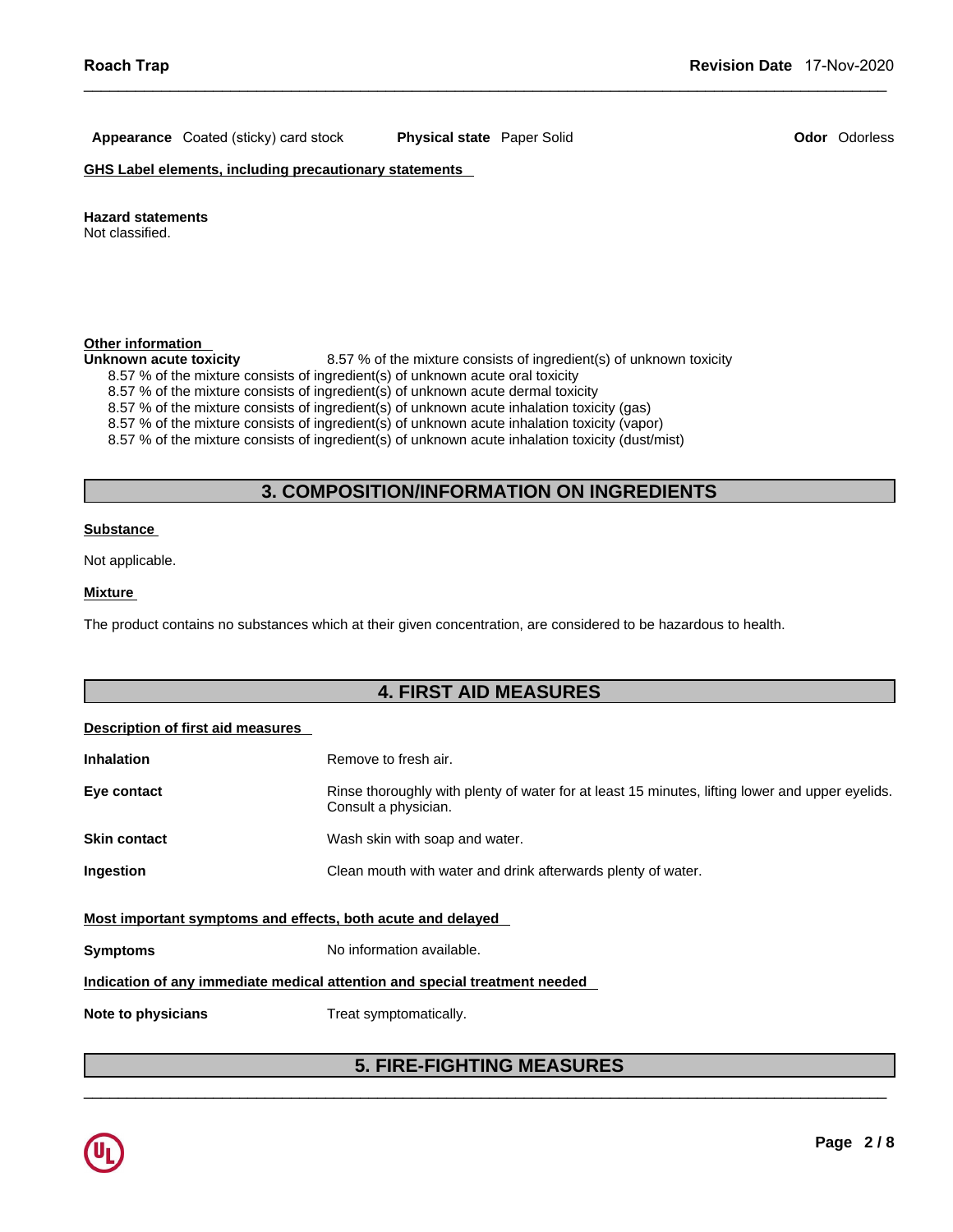| <b>Suitable Extinguishing Media</b>                                                                       | Use extinguishing measures that are appropriate to local circumstances and the<br>surrounding environment.                            |  |
|-----------------------------------------------------------------------------------------------------------|---------------------------------------------------------------------------------------------------------------------------------------|--|
| <b>Large Fire</b>                                                                                         | CAUTION: Use of water spray when fighting fire may be inefficient.                                                                    |  |
| Unsuitable extinguishing media                                                                            | Do not scatter spilled material with high pressure water streams.                                                                     |  |
| Specific hazards arising from the<br>chemical                                                             | No information available.                                                                                                             |  |
| <b>Hazardous Combustion Products</b>                                                                      | Carbon oxides.                                                                                                                        |  |
| <b>Explosion Data</b><br>Sensitivity to Mechanical Impact None.<br><b>Sensitivity to Static Discharge</b> | None.                                                                                                                                 |  |
| Special protective equipment for<br>fire-fighters                                                         | Firefighters should wear self-contained breathing apparatus and full firefighting turnout<br>gear. Use personal protection equipment. |  |
| <b>6. ACCIDENTAL RELEASE MEASURES</b>                                                                     |                                                                                                                                       |  |
|                                                                                                           | <b>Personal precautions, protective equipment and emergency procedures</b>                                                            |  |
| <b>Personal precautions</b>                                                                               | Avoid contact with eyes.                                                                                                              |  |

 $\_$  ,  $\_$  ,  $\_$  ,  $\_$  ,  $\_$  ,  $\_$  ,  $\_$  ,  $\_$  ,  $\_$  ,  $\_$  ,  $\_$  ,  $\_$  ,  $\_$  ,  $\_$  ,  $\_$  ,  $\_$  ,  $\_$  ,  $\_$  ,  $\_$  ,  $\_$  ,  $\_$  ,  $\_$  ,  $\_$  ,  $\_$  ,  $\_$  ,  $\_$  ,  $\_$  ,  $\_$  ,  $\_$  ,  $\_$  ,  $\_$  ,  $\_$  ,  $\_$  ,  $\_$  ,  $\_$  ,  $\_$  ,  $\_$  ,

|  | Personal precautions, protective equipment and emergency procedures |  |
|--|---------------------------------------------------------------------|--|
|  |                                                                     |  |

| mengners                                             | gcar. Osc poisonal protocion equipment.                                    |
|------------------------------------------------------|----------------------------------------------------------------------------|
|                                                      | <b>6. ACCIDENTAL RELEASE MEASURES</b>                                      |
|                                                      | <b>Personal precautions, protective equipment and emergency procedures</b> |
| <b>Personal precautions</b>                          | Avoid contact with eyes.                                                   |
| Methods and material for containment and cleaning up |                                                                            |
| <b>Methods for containment</b>                       | Prevent further leakage or spillage if safe to do so.                      |
| Methods for cleaning up                              | Pick up and transfer to properly labeled containers.                       |
|                                                      |                                                                            |
|                                                      |                                                                            |
|                                                      | <b>7. HANDLING AND STORAGE</b>                                             |
| <b>Precautions for safe handling</b>                 |                                                                            |
| Advice on safe handling                              | Handle in accordance with good industrial hygiene and safety practice.     |

| Precautions for safe handling |  |  |
|-------------------------------|--|--|
|                               |  |  |

| Methods for cleaning up                                      | Pick up and transfer to properly labeled containers.                                  |  |
|--------------------------------------------------------------|---------------------------------------------------------------------------------------|--|
|                                                              |                                                                                       |  |
|                                                              | 7. HANDLING AND STORAGE                                                               |  |
| <b>Precautions for safe handling</b>                         |                                                                                       |  |
| Advice on safe handling                                      | Handle in accordance with good industrial hygiene and safety practice.                |  |
| Conditions for safe storage, including any incompatibilities |                                                                                       |  |
| <b>Storage Conditions</b>                                    | Keep containers tightly closed in a dry, cool and well-ventilated place.              |  |
|                                                              |                                                                                       |  |
|                                                              | <b>8. EXPOSURE CONTROLS/PERSONAL PROTECTION</b>                                       |  |
| <b>Control parameters</b>                                    |                                                                                       |  |
| <b>Exposure Limits</b>                                       | This product, as supplied, does not contain any hazardous materials with occupational |  |

# **Conditions for safe storage, including any incompatibilities**

```
Storage Conditions Keep containers tightly closed in a dry, cool and well-ventilated place.
```
 $\_$  ,  $\_$  ,  $\_$  ,  $\_$  ,  $\_$  ,  $\_$  ,  $\_$  ,  $\_$  ,  $\_$  ,  $\_$  ,  $\_$  ,  $\_$  ,  $\_$  ,  $\_$  ,  $\_$  ,  $\_$  ,  $\_$  ,  $\_$  ,  $\_$  ,  $\_$  ,  $\_$  ,  $\_$  ,  $\_$  ,  $\_$  ,  $\_$  ,  $\_$  ,  $\_$  ,  $\_$  ,  $\_$  ,  $\_$  ,  $\_$  ,  $\_$  ,  $\_$  ,  $\_$  ,  $\_$  ,  $\_$  ,  $\_$  ,

# **Control parameters**

**Exposure Limits** This product, as supplied, does not contain any hazardous materials with occupational exposure limits established by the region specific regulatory bodies.

# **Appropriate engineering controls**

**Engineering controls** Showers

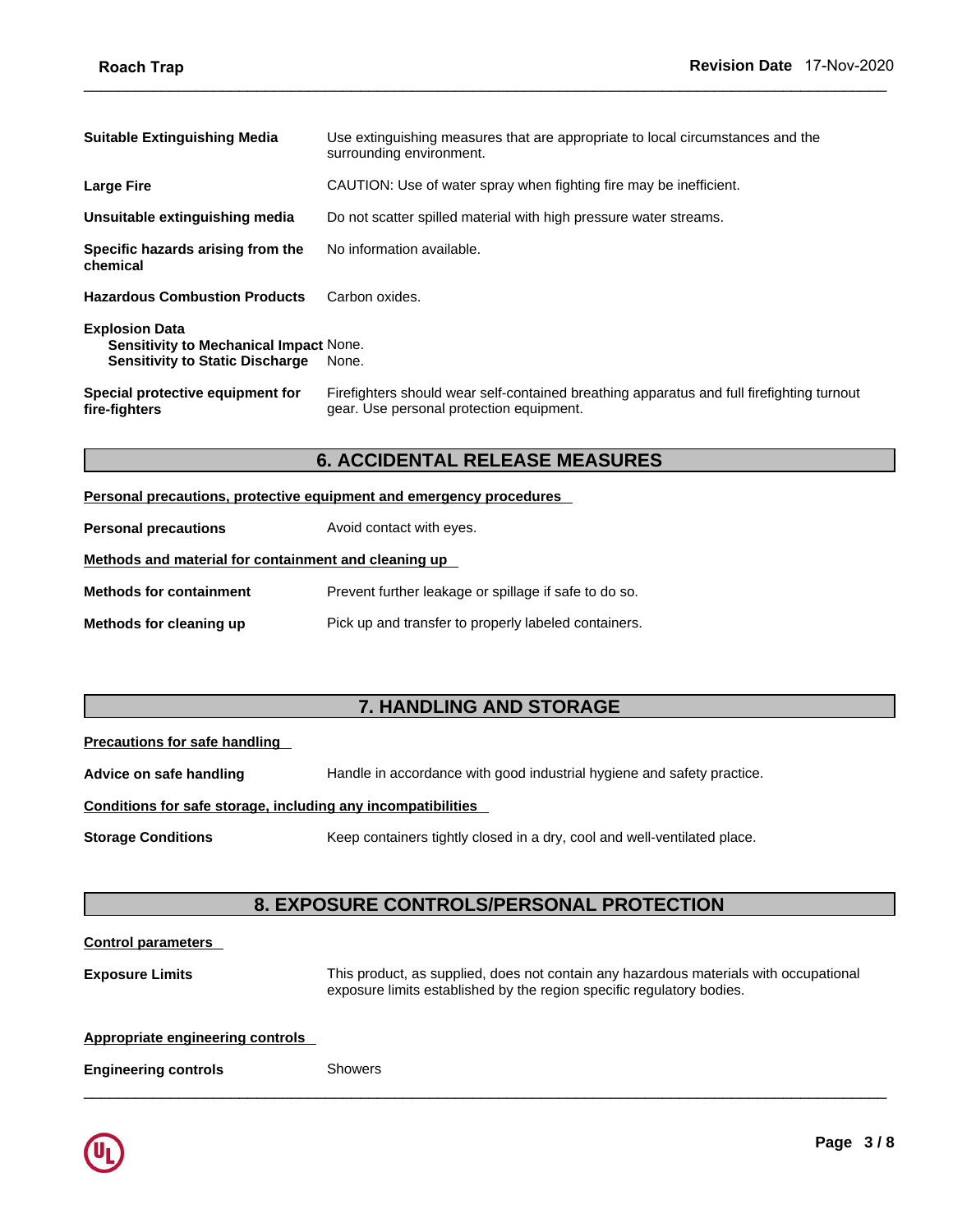# **Individual protection measures, such as personal protective equipment**

| INVUUTTIUP                                            |                                                                                                                                                                             |
|-------------------------------------------------------|-----------------------------------------------------------------------------------------------------------------------------------------------------------------------------|
|                                                       | Eyewash stations<br>Ventilation systems.                                                                                                                                    |
|                                                       | Individual protection measures, such as personal protective equipment                                                                                                       |
| <b>Eye/face protection</b>                            | No special protective equipment required.                                                                                                                                   |
| Skin and body protection                              | No special protective equipment required.                                                                                                                                   |
| <b>Respiratory protection</b>                         | No protective equipment is needed under normal use conditions. If exposure limits are<br>exceeded or irritation is experienced, ventilation and evacuation may be required. |
| <b>General hygiene considerations</b>                 | Handle in accordance with good industrial hygiene and safety practice.                                                                                                      |
|                                                       | <b>9. PHYSICAL AND CHEMICAL PROPERTIES</b>                                                                                                                                  |
| Information on basic physical and chemical properties |                                                                                                                                                                             |
| <b>Physical state</b>                                 | Paper; Solid                                                                                                                                                                |
| Appearance                                            | White                                                                                                                                                                       |

# **Information on basic physical and chemical properties**

| <b>Physical state</b>                   | Paper; Solid                        |                       |  |
|-----------------------------------------|-------------------------------------|-----------------------|--|
| Appearance                              | White                               |                       |  |
| Odor                                    | Odorless                            |                       |  |
| Color                                   | No information available            |                       |  |
| <b>Odor Threshold</b>                   | Not applicable                      |                       |  |
| <b>Property</b>                         | Values                              | <b>Remarks Method</b> |  |
| рH                                      | No data available                   | None known            |  |
| <b>Melting / freezing point</b>         | No data available                   | None known            |  |
| Boiling point / boiling range           | No data available                   | None known            |  |
| <b>Flash Point</b>                      | No data available                   | None known            |  |
| <b>Evaporation Rate</b>                 | No data available                   | None known            |  |
| Flammability (solid, gas)               | No data available                   | None known            |  |
| <b>Flammability Limit in Air</b>        |                                     | None known            |  |
| <b>Upper flammability limit</b>         | No data available                   |                       |  |
| <b>Lower flammability limit</b>         | No data available                   |                       |  |
| Vapor pressure                          | No data available                   | None known            |  |
| Vapor density                           | No data available                   | None known            |  |
| <b>Relative density</b>                 | No data available                   | None known            |  |
| <b>Water Solubility</b>                 | No information available            | None known            |  |
| Solubility(ies)                         | No data available                   | None known            |  |
| Partition coefficient: n-octanol/water0 |                                     |                       |  |
| <b>Autoignition temperature</b>         | No data available                   | None known            |  |
| <b>Decomposition temperature</b>        | No data available                   | None known            |  |
| <b>Kinematic viscosity</b>              | No data available                   | None known            |  |
| <b>Dynamic viscosity</b>                | No data available                   | None known            |  |
| <b>Other Information</b>                |                                     |                       |  |
| <b>Explosive properties</b>             | No information available            |                       |  |
| <b>Oxidizing properties</b>             | No information available            |                       |  |
| <b>Softening Point</b>                  | No information available            |                       |  |
| <b>Molecular Weight</b>                 | No information available            |                       |  |
| <b>VOC Content (%)</b>                  | No information available            |                       |  |
| <b>Liquid Density</b>                   | No information available            |                       |  |
| <b>Bulk Density</b>                     | No information available            |                       |  |
| <b>Particle Size</b>                    | No information available            |                       |  |
| Particle Size Distribution              | No information available            |                       |  |
|                                         | <b>10. STABILITY AND REACTIVITY</b> |                       |  |
|                                         |                                     |                       |  |
|                                         |                                     |                       |  |
|                                         |                                     |                       |  |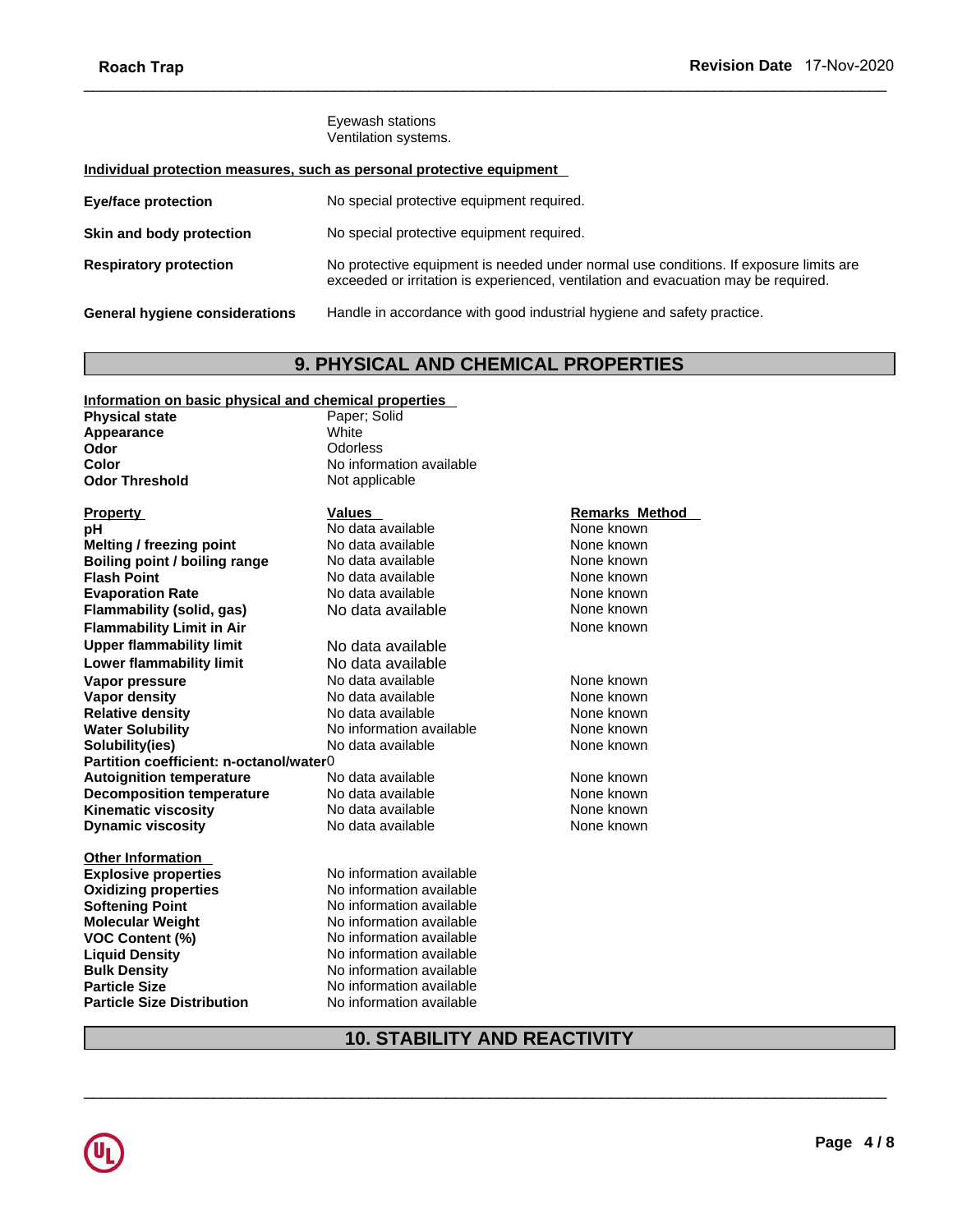| <b>Reactivity</b>                                                | No information available.                 |  |
|------------------------------------------------------------------|-------------------------------------------|--|
| <b>Chemical stability</b>                                        | Stable under normal conditions.           |  |
| Possibility of Hazardous Reactions None under normal processing. |                                           |  |
| <b>Hazardous Polymerization</b>                                  | Hazardous polymerization does not occur.  |  |
| <b>Conditions to avoid</b>                                       | None known based on information supplied. |  |
| Incompatible materials                                           | None known based on information supplied. |  |
| Hazardous Decomposition Products Carbon oxides.                  |                                           |  |
|                                                                  |                                           |  |
|                                                                  | <b>11. TOXICOLOGICAL INFORMATION</b>      |  |
| Information on likely routes of exposure                         |                                           |  |
| <b>Product Information</b>                                       |                                           |  |

 $\_$  ,  $\_$  ,  $\_$  ,  $\_$  ,  $\_$  ,  $\_$  ,  $\_$  ,  $\_$  ,  $\_$  ,  $\_$  ,  $\_$  ,  $\_$  ,  $\_$  ,  $\_$  ,  $\_$  ,  $\_$  ,  $\_$  ,  $\_$  ,  $\_$  ,  $\_$  ,  $\_$  ,  $\_$  ,  $\_$  ,  $\_$  ,  $\_$  ,  $\_$  ,  $\_$  ,  $\_$  ,  $\_$  ,  $\_$  ,  $\_$  ,  $\_$  ,  $\_$  ,  $\_$  ,  $\_$  ,  $\_$  ,  $\_$  ,

 $\_$  ,  $\_$  ,  $\_$  ,  $\_$  ,  $\_$  ,  $\_$  ,  $\_$  ,  $\_$  ,  $\_$  ,  $\_$  ,  $\_$  ,  $\_$  ,  $\_$  ,  $\_$  ,  $\_$  ,  $\_$  ,  $\_$  ,  $\_$  ,  $\_$  ,  $\_$  ,  $\_$  ,  $\_$  ,  $\_$  ,  $\_$  ,  $\_$  ,  $\_$  ,  $\_$  ,  $\_$  ,  $\_$  ,  $\_$  ,  $\_$  ,  $\_$  ,  $\_$  ,  $\_$  ,  $\_$  ,  $\_$  ,  $\_$  ,

# **Information on likely routes of exposure**

| <b>Product Information</b>                                                                                                                                                                                                                                                                                                                                                                                                                                                                                                                                            |                                                                                            |  |  |  |
|-----------------------------------------------------------------------------------------------------------------------------------------------------------------------------------------------------------------------------------------------------------------------------------------------------------------------------------------------------------------------------------------------------------------------------------------------------------------------------------------------------------------------------------------------------------------------|--------------------------------------------------------------------------------------------|--|--|--|
| <b>Inhalation</b>                                                                                                                                                                                                                                                                                                                                                                                                                                                                                                                                                     | Specific test data for the substance or mixture is not available.                          |  |  |  |
| Eye contact                                                                                                                                                                                                                                                                                                                                                                                                                                                                                                                                                           | Specific test data for the substance or mixture is not available.                          |  |  |  |
| <b>Skin contact</b>                                                                                                                                                                                                                                                                                                                                                                                                                                                                                                                                                   | Specific test data for the substance or mixture is not available.                          |  |  |  |
| Ingestion                                                                                                                                                                                                                                                                                                                                                                                                                                                                                                                                                             | Specific test data for the substance or mixture is not available.                          |  |  |  |
| Symptoms related to the physical, chemical and toxicological characteristics                                                                                                                                                                                                                                                                                                                                                                                                                                                                                          |                                                                                            |  |  |  |
| <b>Symptoms</b>                                                                                                                                                                                                                                                                                                                                                                                                                                                                                                                                                       | No information available.                                                                  |  |  |  |
| <b>Numerical measures of toxicity</b>                                                                                                                                                                                                                                                                                                                                                                                                                                                                                                                                 |                                                                                            |  |  |  |
| <b>Acute toxicity</b>                                                                                                                                                                                                                                                                                                                                                                                                                                                                                                                                                 |                                                                                            |  |  |  |
| Unknown acute toxicity<br>8.57 % of the mixture consists of ingredient(s) of unknown toxicity<br>8.57 % of the mixture consists of ingredient(s) of unknown acute oral toxicity<br>8.57 % of the mixture consists of ingredient(s) of unknown acute dermal toxicity<br>8.57 % of the mixture consists of ingredient(s) of unknown acute inhalation toxicity (gas)<br>8.57 % of the mixture consists of ingredient(s) of unknown acute inhalation toxicity (vapor)<br>8.57 % of the mixture consists of ingredient(s) of unknown acute inhalation toxicity (dust/mist) |                                                                                            |  |  |  |
|                                                                                                                                                                                                                                                                                                                                                                                                                                                                                                                                                                       | Delayed and immediate effects as well as chronic effects from short and long-term exposure |  |  |  |
| <b>Skin corrosion/irritation</b>                                                                                                                                                                                                                                                                                                                                                                                                                                                                                                                                      | No information available.                                                                  |  |  |  |
| Serious eye damage/eye irritation                                                                                                                                                                                                                                                                                                                                                                                                                                                                                                                                     | No information available.                                                                  |  |  |  |
| Respiratory or skin sensitization                                                                                                                                                                                                                                                                                                                                                                                                                                                                                                                                     | No information available.                                                                  |  |  |  |
| Germ cell mutagenicity                                                                                                                                                                                                                                                                                                                                                                                                                                                                                                                                                | No information available.                                                                  |  |  |  |
| Carcinogenicity                                                                                                                                                                                                                                                                                                                                                                                                                                                                                                                                                       | No information available.                                                                  |  |  |  |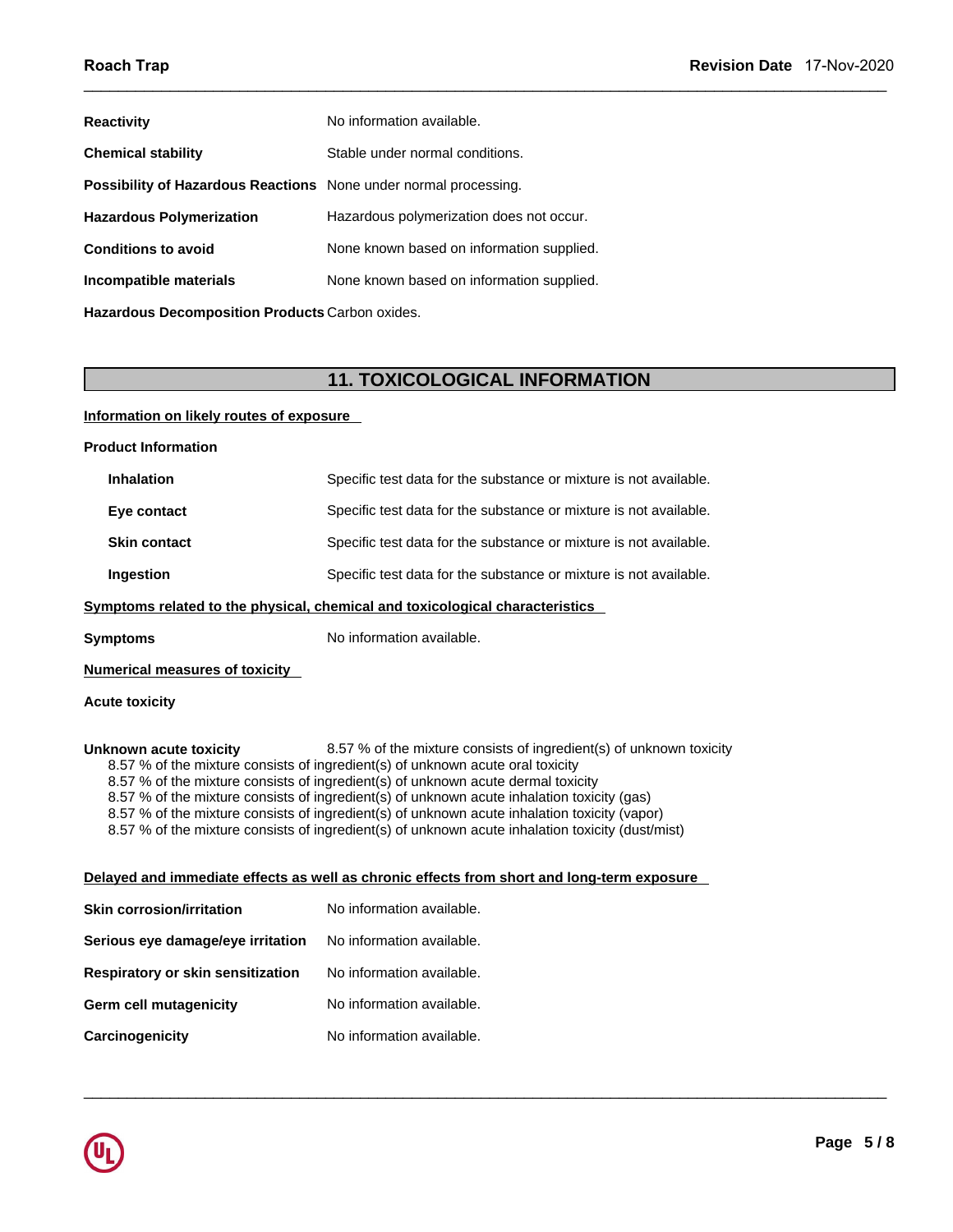| No information available.         |                                                                                                        |
|-----------------------------------|--------------------------------------------------------------------------------------------------------|
| No information available.         |                                                                                                        |
| No information available.         |                                                                                                        |
| No information available.         |                                                                                                        |
| <b>12. ECOLOGICAL INFORMATION</b> |                                                                                                        |
|                                   |                                                                                                        |
|                                   | Revision Date 17-Nov-2020<br>The environmental impact of this product has not been fully investigated. |

 $\_$  ,  $\_$  ,  $\_$  ,  $\_$  ,  $\_$  ,  $\_$  ,  $\_$  ,  $\_$  ,  $\_$  ,  $\_$  ,  $\_$  ,  $\_$  ,  $\_$  ,  $\_$  ,  $\_$  ,  $\_$  ,  $\_$  ,  $\_$  ,  $\_$  ,  $\_$  ,  $\_$  ,  $\_$  ,  $\_$  ,  $\_$  ,  $\_$  ,  $\_$  ,  $\_$  ,  $\_$  ,  $\_$  ,  $\_$  ,  $\_$  ,  $\_$  ,  $\_$  ,  $\_$  ,  $\_$  ,  $\_$  ,  $\_$  ,

| <b>Aspiration hazard</b>             | No information available.                                                            |
|--------------------------------------|--------------------------------------------------------------------------------------|
|                                      |                                                                                      |
|                                      | <b>12. ECOLOGICAL INFORMATION</b>                                                    |
| <b>Ecotoxicity</b>                   | The environmental impact of this product has not been fully investigated.            |
| <b>Persistence and Degradability</b> | No information available.                                                            |
| <b>Bioaccumulation</b>               | No information available.                                                            |
| <b>Mobility</b>                      | No information available.                                                            |
| Other adverse effects                | No information available.                                                            |
|                                      | <b>13. DISPOSAL CONSIDERATIONS</b>                                                   |
| Waste treatment methods              |                                                                                      |
| Waste from residues/unused           | Dispose of in accordance with local regulations. Dispose of waste in accordance with |

# **Waste treatment methods**

| <b>Mobility</b>                           | No information available.                                                                                          |  |  |  |
|-------------------------------------------|--------------------------------------------------------------------------------------------------------------------|--|--|--|
| Other adverse effects                     | No information available.                                                                                          |  |  |  |
|                                           | <b>13. DISPOSAL CONSIDERATIONS</b>                                                                                 |  |  |  |
| <b>Waste treatment methods</b>            |                                                                                                                    |  |  |  |
| Waste from residues/unused<br>products    | Dispose of in accordance with local regulations. Dispose of waste in accordance with<br>environmental legislation. |  |  |  |
| <b>Contaminated packaging</b>             | Do not reuse empty containers.                                                                                     |  |  |  |
| <b>California Waste Codes</b>             | 331                                                                                                                |  |  |  |
| <b>14. TRANSPORT INFORMATION</b>          |                                                                                                                    |  |  |  |
|                                           |                                                                                                                    |  |  |  |
| <b>DOT</b><br><b>Proper Shipping Name</b> | NOT REGULATED<br>NON-REGULATED                                                                                     |  |  |  |

| Contaminated packaging | Do not reuse empty containers. |
|------------------------|--------------------------------|
|------------------------|--------------------------------|

 $\_$  ,  $\_$  ,  $\_$  ,  $\_$  ,  $\_$  ,  $\_$  ,  $\_$  ,  $\_$  ,  $\_$  ,  $\_$  ,  $\_$  ,  $\_$  ,  $\_$  ,  $\_$  ,  $\_$  ,  $\_$  ,  $\_$  ,  $\_$  ,  $\_$  ,  $\_$  ,  $\_$  ,  $\_$  ,  $\_$  ,  $\_$  ,  $\_$  ,  $\_$  ,  $\_$  ,  $\_$  ,  $\_$  ,  $\_$  ,  $\_$  ,  $\_$  ,  $\_$  ,  $\_$  ,  $\_$  ,  $\_$  ,  $\_$  ,

| <b>DOT</b><br><b>Proper Shipping Name</b><br><b>Hazard Class</b>  | <b>NOT REGULATED</b><br>NON-REGULATED<br>N/A |
|-------------------------------------------------------------------|----------------------------------------------|
| TDG.                                                              | Not regulated                                |
| <b>MEX</b>                                                        | Not regulated                                |
| <b>ICAO</b>                                                       | Not regulated                                |
| <b>IATA</b><br><b>Proper Shipping Name</b><br><b>Hazard Class</b> | Not regulated<br><b>NON REGULATED</b><br>N/A |
| <b>IMDG/IMO</b><br><b>Hazard Class</b>                            | Not regulated<br>N/A                         |
| RID                                                               | Not regulated                                |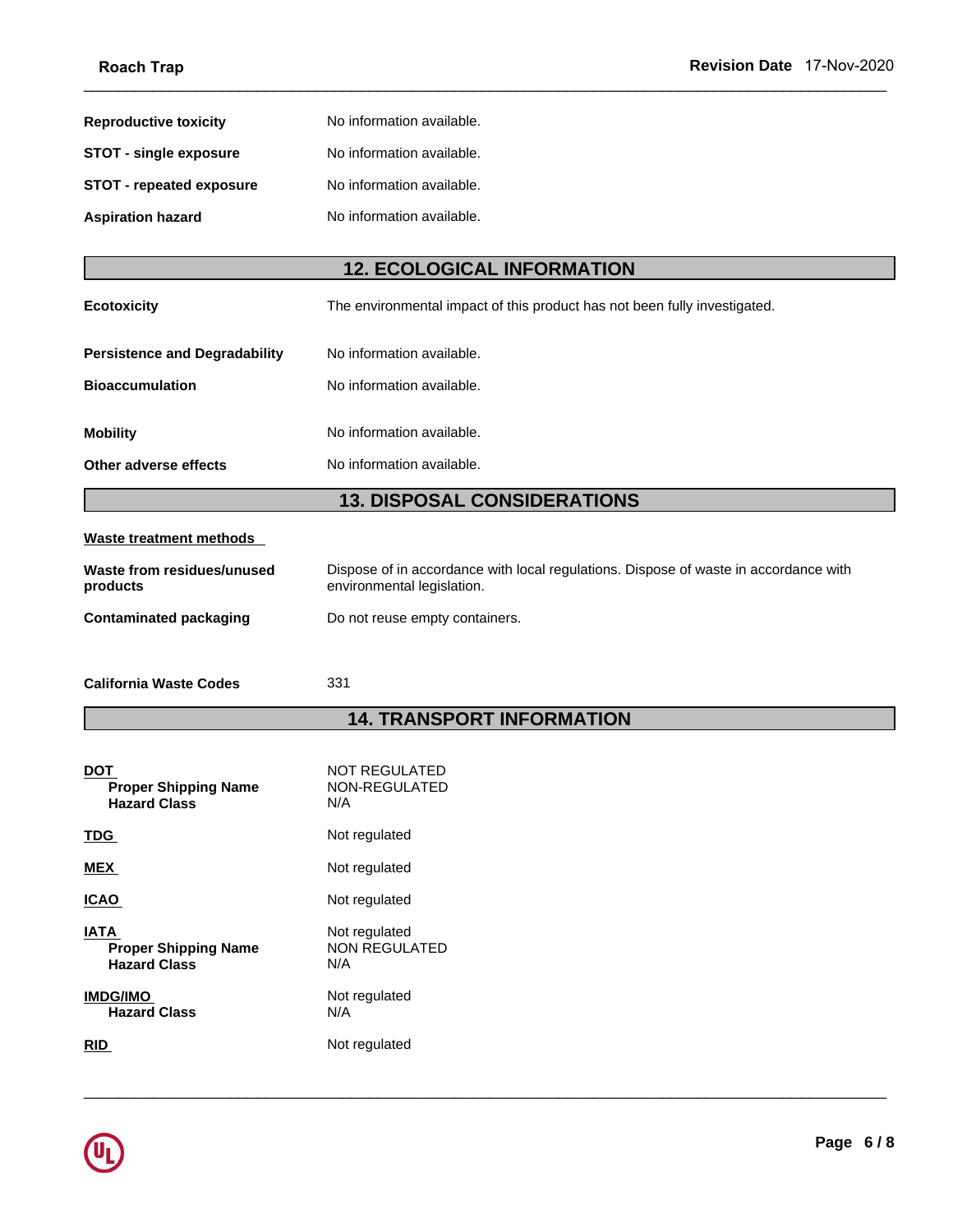# **ADR** Not regulated

# **ADN** Not regulated

 $\_$  ,  $\_$  ,  $\_$  ,  $\_$  ,  $\_$  ,  $\_$  ,  $\_$  ,  $\_$  ,  $\_$  ,  $\_$  ,  $\_$  ,  $\_$  ,  $\_$  ,  $\_$  ,  $\_$  ,  $\_$  ,  $\_$  ,  $\_$  ,  $\_$  ,  $\_$  ,  $\_$  ,  $\_$  ,  $\_$  ,  $\_$  ,  $\_$  ,  $\_$  ,  $\_$  ,  $\_$  ,  $\_$  ,  $\_$  ,  $\_$  ,  $\_$  ,  $\_$  ,  $\_$  ,  $\_$  ,  $\_$  ,  $\_$  ,

# **17-Nov-2020**<br>
2010<br>
2020<br>
2011 The Substance of mixture<br>
2015. REGULATORY INFORMATION<br>
2016<br>
2017 The Substance or mixture **Safety, health and environmental regulations/legislation specific for the substance or mixture**

## **International Regulations**

**The Montreal Protocol on Substances that Deplete the Ozone Layer** Not applicable

**The Stockholm Convention on Persistent Organic Pollutants** Not applicable

**The Rotterdam Convention** Not applicable

| <b>International Inventories</b> |                                                   |
|----------------------------------|---------------------------------------------------|
| <b>TSCA</b>                      | Contact supplier for inventory compliance status. |
| <b>DSL/NDSL</b>                  | Contact supplier for inventory compliance status. |
| <b>EINECS/ELINCS</b>             | Contact supplier for inventory compliance status. |
| <b>ENCS</b>                      | Contact supplier for inventory compliance status. |
| <b>KECL</b>                      | Contact supplier for inventory compliance status. |
| <b>PICCS</b>                     | Contact supplier for inventory compliance status. |
| <b>AICS</b>                      | Contact supplier for inventory compliance status. |

**Legend** 

 **TSCA** - United States Toxic Substances Control Act Section 8(b) Inventory  **DSL/NDSL** - Canadian Domestic Substances List/Non-Domestic Substances List  **EINECS/ELINCS** - European Inventory of Existing Chemical Substances/European List of Notified Chemical Substances  **ENCS** - Japan Existing and New Chemical Substances  **KECL** - Korean Existing and Evaluated Chemical Substances  **PICCS** - Philippines Inventory of Chemicals and Chemical Substances

 **AICS** - Australian Inventory of Chemical Substances

# **US Federal Regulations**

# **SARA 313**

Section 313 of Title III of the Superfund Amendments and Reauthorization Act of 1986 (SARA). This product does not contain any chemicals which are subject to the reporting requirements of the Act and Title 40 of the Code of Federal Regulations, Part 372

# **SARA 311/312 Hazard Categories**

Should this product meet EPCRA 311/312 Tier reporting criteria at 40 CFR 370, refer to Section 2 of this SDS for appropriate classifications. Under the amended regulations at 40 CFR 370, EPCRA 311/312 Tier II reporting for the 2017 calendar year will need to be consistent with updated hazard classifications.

# **CWA (Clean Water Act)**

This product does not contain any substances regulated as pollutants pursuant to the Clean Water Act (40 CFR 122.21 and 40 CFR 122.42)

# **CERCLA**

This material, as supplied, does not contain any substances regulated as hazardous substances under the Comprehensive Environmental Response Compensation and Liability Act (CERCLA) (40 CFR 302) or the Superfund Amendments and Reauthorization Act (SARA) (40 CFR 355). There may be specific reporting requirements at the local, regional, or state level pertaining to releases of this material

 $\_$  ,  $\_$  ,  $\_$  ,  $\_$  ,  $\_$  ,  $\_$  ,  $\_$  ,  $\_$  ,  $\_$  ,  $\_$  ,  $\_$  ,  $\_$  ,  $\_$  ,  $\_$  ,  $\_$  ,  $\_$  ,  $\_$  ,  $\_$  ,  $\_$  ,  $\_$  ,  $\_$  ,  $\_$  ,  $\_$  ,  $\_$  ,  $\_$  ,  $\_$  ,  $\_$  ,  $\_$  ,  $\_$  ,  $\_$  ,  $\_$  ,  $\_$  ,  $\_$  ,  $\_$  ,  $\_$  ,  $\_$  ,  $\_$  ,

# **US State Regulations**